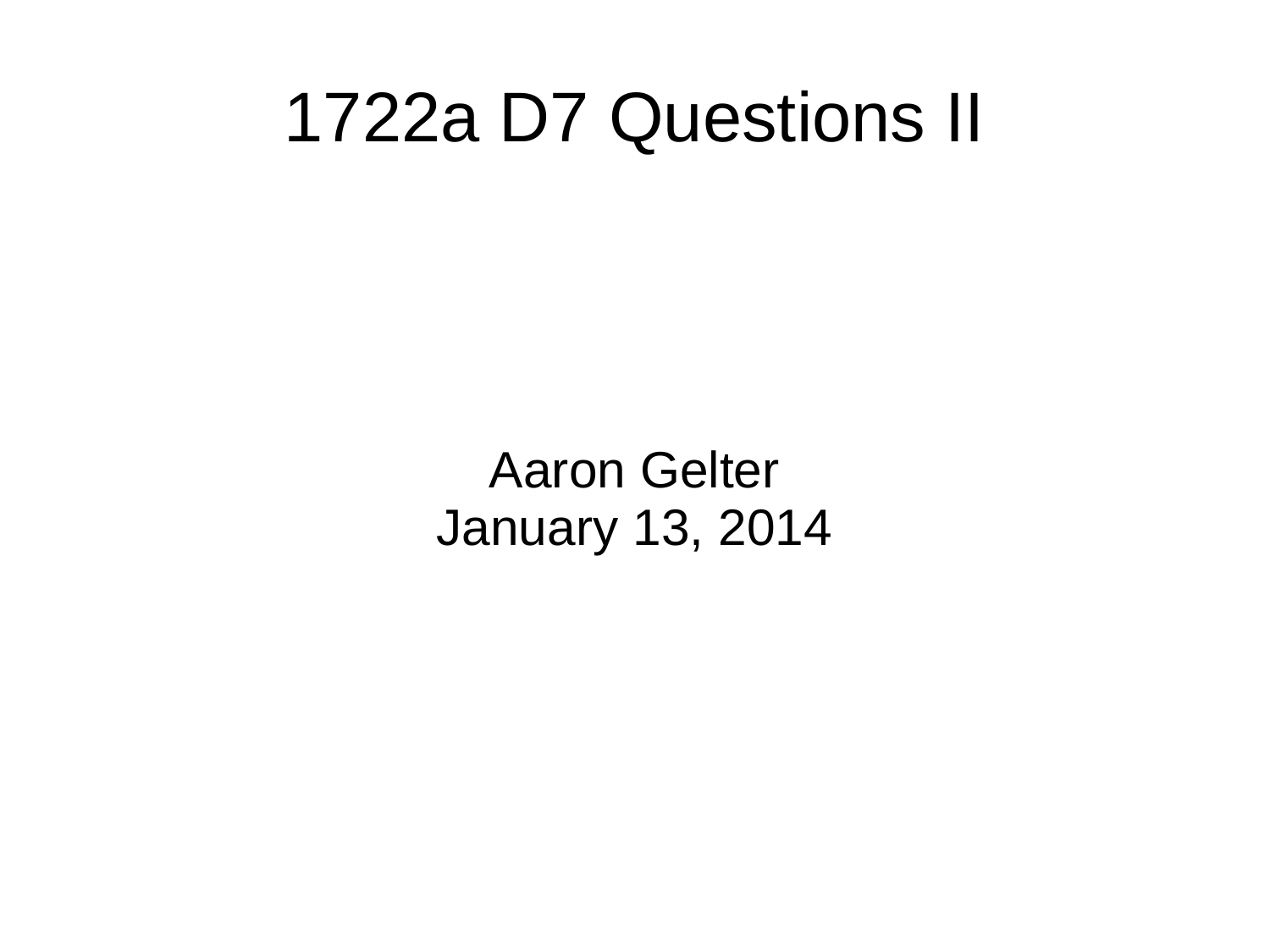|                     |          | 0 |   |   |          |   |   |               |   |                             |                |   |        |    |                    |                |    |    | 2            |   |   |             |   |   |          |   |   | 3 |    |
|---------------------|----------|---|---|---|----------|---|---|---------------|---|-----------------------------|----------------|---|--------|----|--------------------|----------------|----|----|--------------|---|---|-------------|---|---|----------|---|---|---|----|
|                     |          | 0 | 2 | 3 | 4        | 5 | 6 | 8             | 9 | 0                           | $\overline{2}$ | 3 | 4      | 5  | 6                  |                | 8  | 9  | 0            | 2 | 3 | 4           | 5 | 6 |          | 8 | 9 | 0 |    |
| subtype data 00     |          |   |   |   | subtype  |   |   | $\texttt{SV}$ |   | version                     | m              |   |        | tv |                    |                |    |    | sequence_num |   |   |             |   |   | reserved |   |   |   | tu |
| Stream ID           | 04<br>08 |   |   |   |          |   |   |               |   |                             |                |   |        |    | stream_id          |                |    |    |              |   |   |             |   |   |          |   |   |   |    |
| AVTPTime 12         |          |   |   |   |          |   |   |               |   |                             |                |   |        |    | avtp_timestamp     |                |    |    |              |   |   |             |   |   |          |   |   |   |    |
| Subtype Specific 16 |          |   |   |   | format   |   |   |               |   |                             | format_subtype |   |        |    |                    |                |    |    |              |   |   | reserved    |   |   |          |   |   |   |    |
| Packet info 20      |          |   |   |   |          |   |   |               |   | stream_data_length (octets) |                |   |        |    | MЗ                 | M <sub>2</sub> | M1 | MO | evt          |   |   |             |   |   | reserved |   |   |   |    |
| SDI Header          | 24       |   |   |   | reserved |   |   |               |   | map                         |                |   | sample |    |                    |                |    |    | frame        |   |   |             |   |   | frate    |   |   |   |    |
|                     | 28       |   |   |   | frcount  |   |   |               |   |                             | _seq_num       |   |        |    |                    |                |    |    |              |   |   | line_number |   |   |          |   |   |   |    |
| Video payload       | 32<br>≉  |   |   |   |          |   |   |               |   |                             |                |   |        |    | video data payload |                |    |    |              |   |   |             |   |   |          |   |   |   | ≈  |

- D6 version of SDI (APVF) PDU
	- format field used to specify APVF vs RTP, etc.
	- format\_subtype contains video source format information for APVF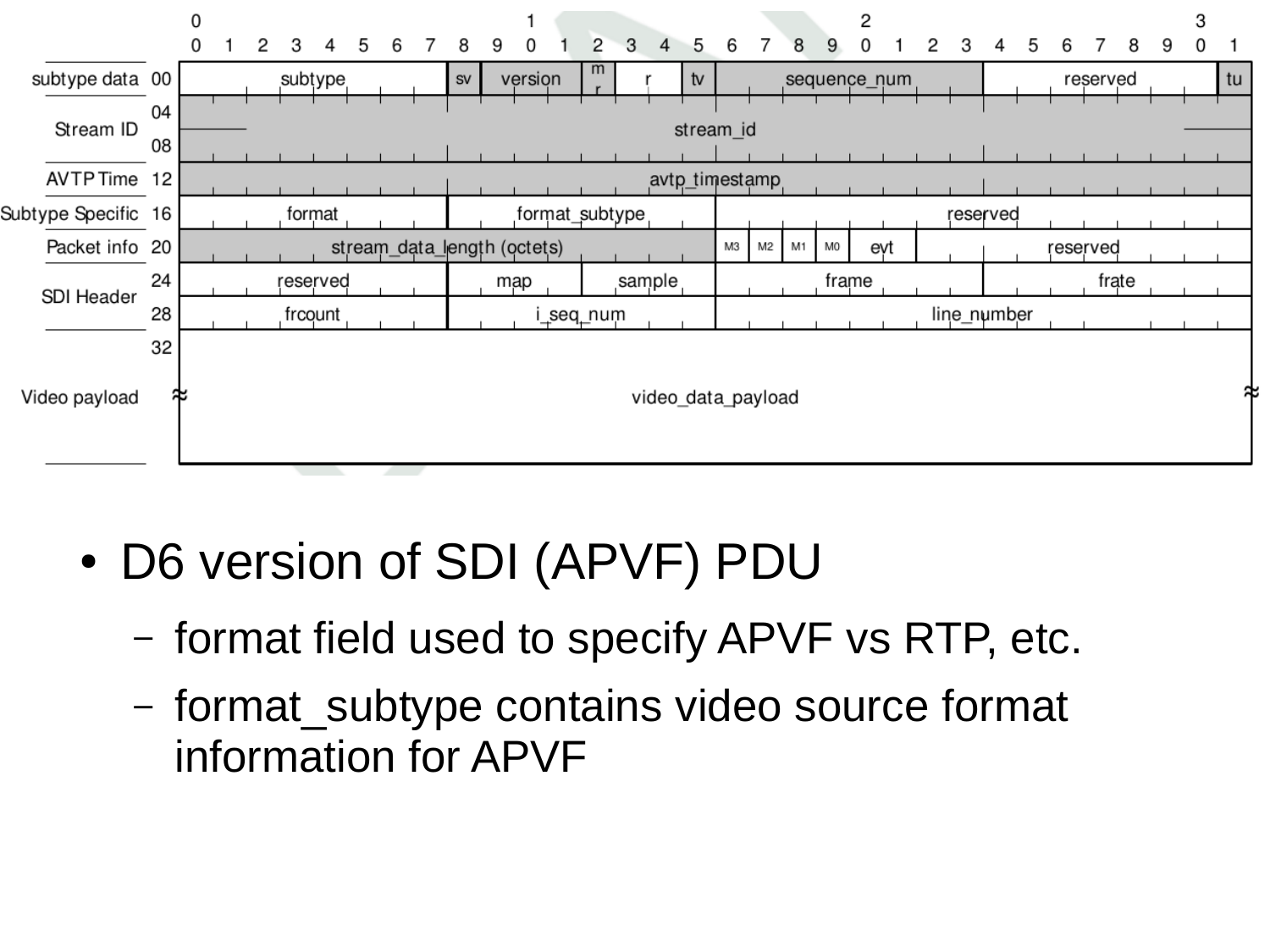

- New SDI header proposal
	- format field now contains SDI source format information
	- format\_subtype goes away
	- Move i seq num and line number into Subtype Specific header
	- Consolidate 2022-6 fields into single SDI Header line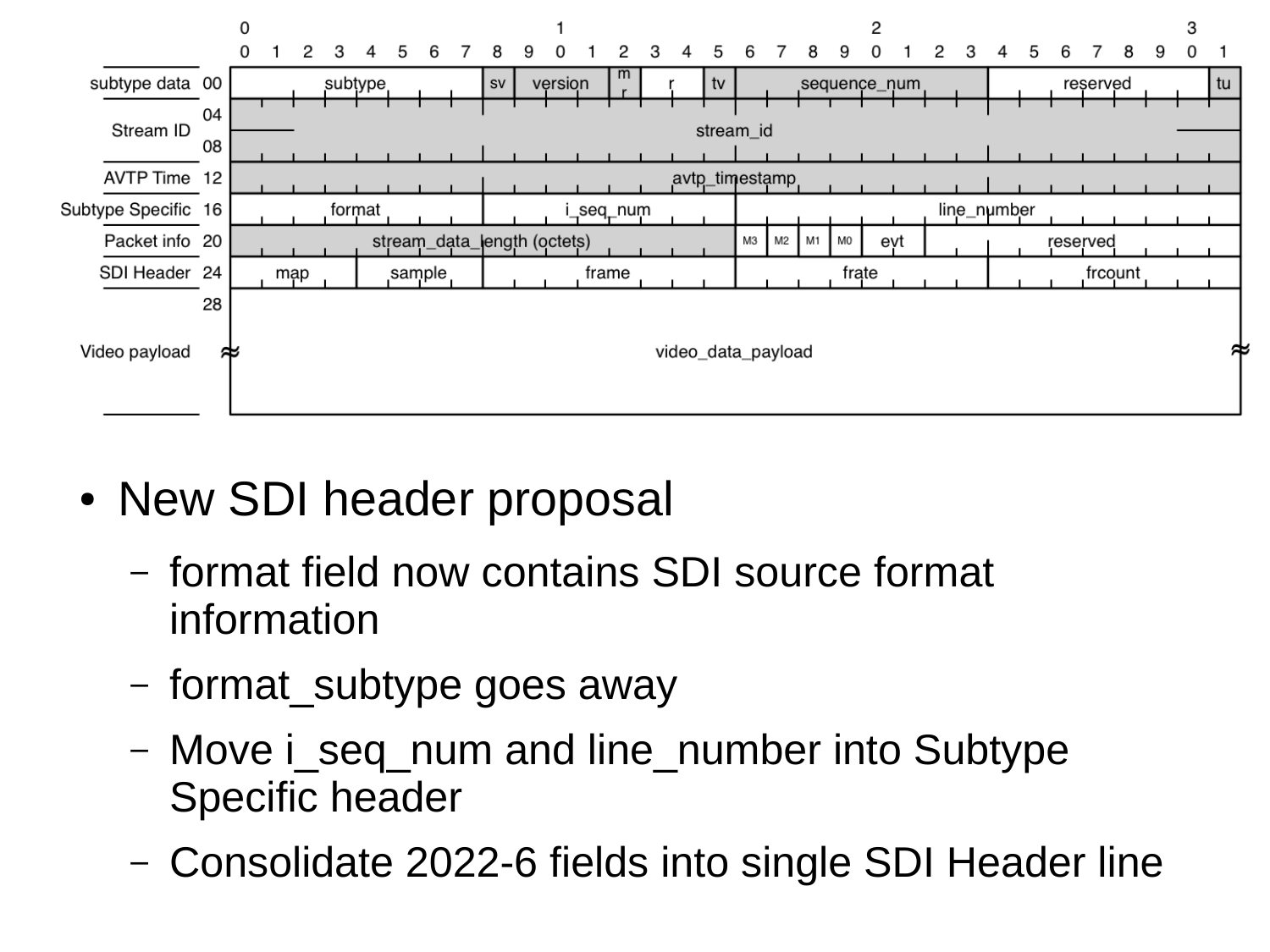|    | ∣Cd≂i Comr≂i          |             |                      |    |                      |                                                                                     |                                                                                                                                 | - Disposi⊡    |
|----|-----------------------|-------------|----------------------|----|----------------------|-------------------------------------------------------------------------------------|---------------------------------------------------------------------------------------------------------------------------------|---------------|
| ID | ∣#                    | <b>Name</b> | <b>Category Page</b> |    | <b>Subclaus Line</b> | Comment                                                                             | <b>Proposed Change</b>                                                                                                          | <b>Status</b> |
|    | 41 D <sub>6</sub> -41 | Craig       | Gunther Editorial    | 34 |                      | Clause 8 is the AVTP Audio<br>"format", clause 9 is the AVTP<br>4 Video "protocol". | Use "format" or "protocol" consistently.<br>I would recommend "format" as that is<br>used more often in the document.<br>$\sim$ | Accept        |

- 5: Audio Video Transport Protocol (AVTP) base protocol
- 6: IEC 61883/IIDC over AVTP
- 7: MMA Payload Format over AVTP
- 8: AVTP Audio Format
- 9: Compressed Video Format
- 10: Automotive Control
- 11: Clock Reference Streams (CRS)
- 12: Coded Audio
- 13: Time Sensitive Control Streams
- 14: SDI Video Format
- 15: Raw Video Format
- 16: AES-GCM encrypted streams and control
- 17: Vendor streams and control
- 18: Experimental streams and control
- 19: ECC Signed Control
- 20: ECC Encrypted Control
- Do we want "over AVTP" on other formats besides 6 and 7?
- Should each subtype be a Format? Protocol? Neither?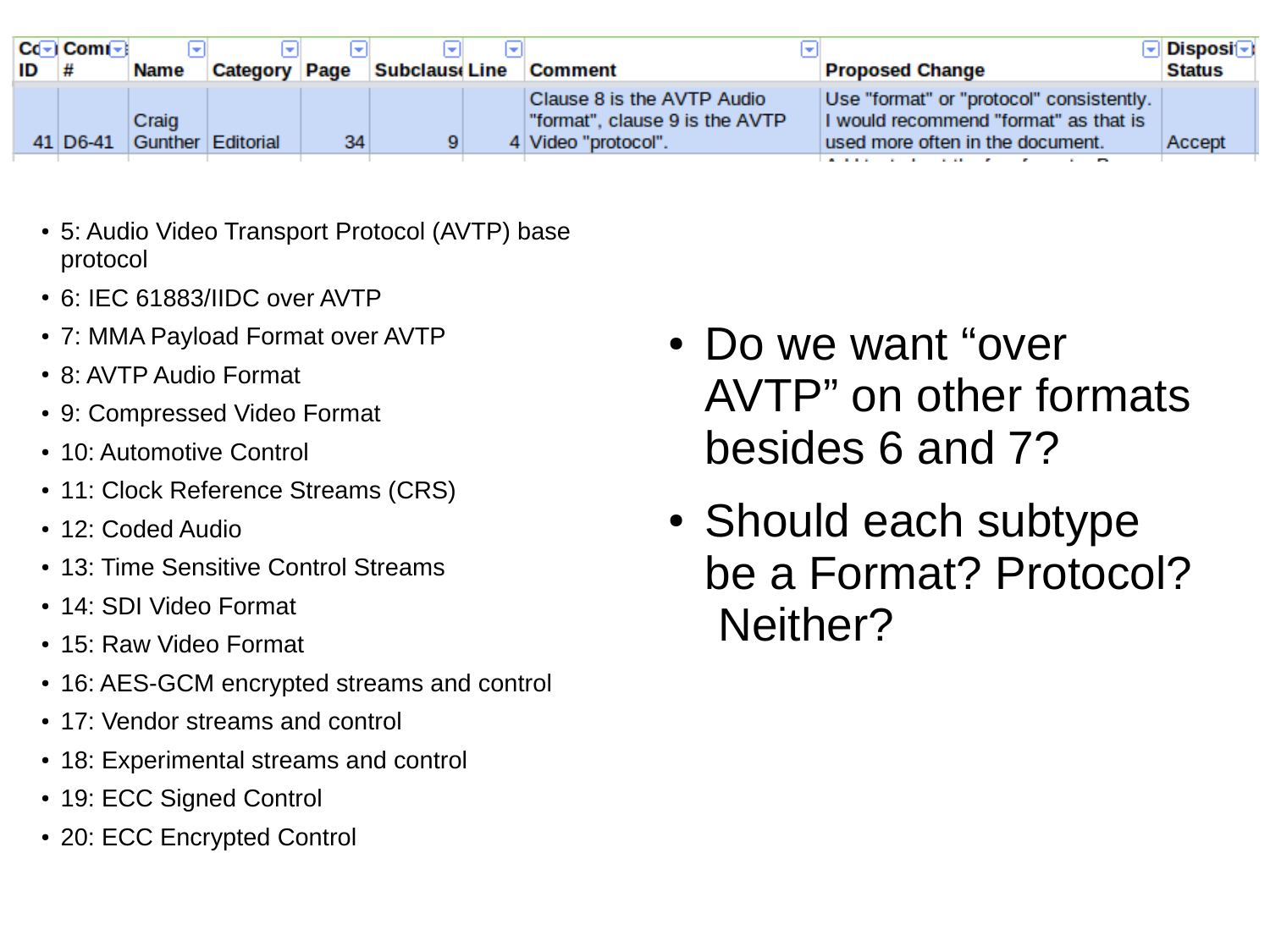| ID | $C(-)$ Com $\Box$<br># | <b>Name</b>                           | ŀН | lwi<br><b>Category Page</b> |   | мı              |       | <b>Subclaus Line</b> |   | ь | <b>Comment</b> |   |                                                                                                                                  |   |   | ۰ı | <b>Proposed Change</b>                                                                                                                                                                                                                                                                                                                           |   |        |   |                                                                             |   | $\boxdot$ Disposi $\boxdot$<br><b>Status</b> |   | <b>Disposition Detail</b> |   |   | ⊡ |
|----|------------------------|---------------------------------------|----|-----------------------------|---|-----------------|-------|----------------------|---|---|----------------|---|----------------------------------------------------------------------------------------------------------------------------------|---|---|----|--------------------------------------------------------------------------------------------------------------------------------------------------------------------------------------------------------------------------------------------------------------------------------------------------------------------------------------------------|---|--------|---|-----------------------------------------------------------------------------|---|----------------------------------------------|---|---------------------------|---|---|---|
|    |                        | Ashley<br>181 D6-181 Butterwd General |    |                             |   | $105 \vert J.1$ | Annex |                      |   |   | 18 future      |   | This section needs to be<br>restructured to better allow<br>definition of the stream format and<br>to allow for expansion in the |   |   |    | J.1 should be AVTP Vendor Defined<br>Stream Format and should contain<br>avtp outi, subtype and<br>subtype_specific fields.<br>J.1.1 should be AVTP Video Stream<br>Format and should specify the<br>subtype specific field as being split<br>J.1.2 should be Clock Reference<br>way of specifying both the type and<br>some type specific info. |   |        |   | into format and format_subtype fields<br>Stream Format and should find some |   | Accept                                       |   |                           |   |   |   |
|    | 0                      |                                       |    |                             |   |                 |       |                      |   |   |                |   |                                                                                                                                  |   |   |    |                                                                                                                                                                                                                                                                                                                                                  |   | 2      |   |                                                                             |   |                                              |   |                           |   | 3 |   |
|    |                        | 2                                     | 3  | 4                           | 5 | 6               |       | 8                    | 9 | 0 |                | 2 | 3                                                                                                                                | 4 | 5 | 6  | 8                                                                                                                                                                                                                                                                                                                                                | 9 | 0      | 2 | 3                                                                           | 4 | 5                                            | 6 | 8                         | 9 |   |   |
| 00 |                        |                                       |    |                             |   |                 |       | reserved             |   |   |                |   |                                                                                                                                  |   |   |    |                                                                                                                                                                                                                                                                                                                                                  |   |        |   | avtp_oui                                                                    |   |                                              |   |                           |   |   |   |
| 04 |                        |                                       |    | avtp_oui                    |   |                 |       |                      |   |   | subtype        |   |                                                                                                                                  |   |   |    |                                                                                                                                                                                                                                                                                                                                                  |   | format |   |                                                                             |   |                                              |   | format_subtype            |   |   |   |

- How to structure now that we have several new subtypes?
- Which ones need included?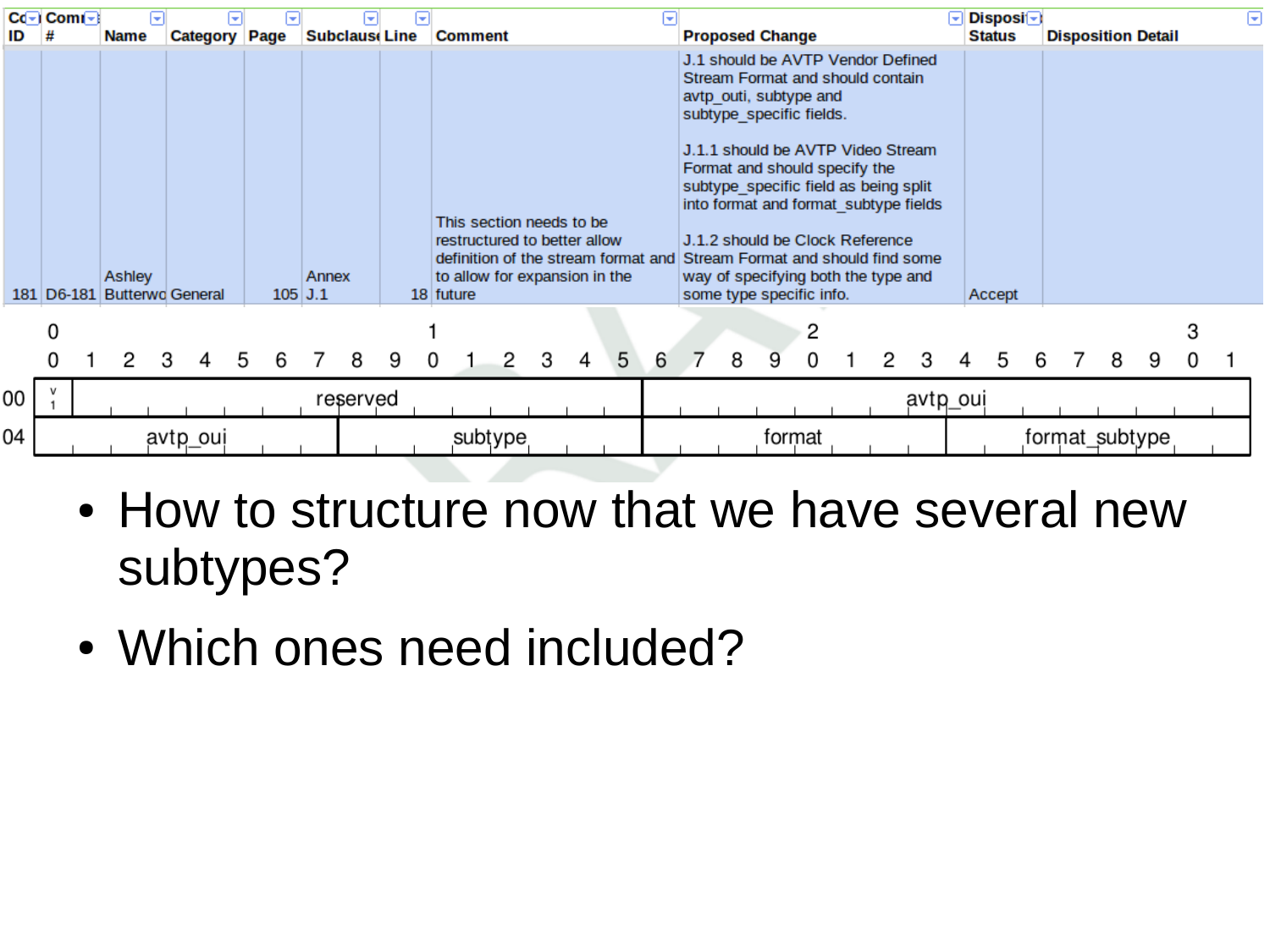| $ID$ # | $C(-)$ Com $(-)$ | <b>Name</b>                     | <b>Category Page</b> | <b>Subclause Line</b>    | <b>Comment</b>                                                                                                                                                                                                                                                                                                                                         | <b>Proposed Change</b>                                                                     | $\boxed{\mathbf{v}}$ Disposi $\boxed{\mathbf{v}}$<br><b>Status</b> | <b>Disposition Detail</b>                                                                                                                                                                    |  |  |  |
|--------|------------------|---------------------------------|----------------------|--------------------------|--------------------------------------------------------------------------------------------------------------------------------------------------------------------------------------------------------------------------------------------------------------------------------------------------------------------------------------------------------|--------------------------------------------------------------------------------------------|--------------------------------------------------------------------|----------------------------------------------------------------------------------------------------------------------------------------------------------------------------------------------|--|--|--|
|        |                  | Craig<br>161   D6-161   Gunther | Editorial            | Annex<br>$89 \mid E.2.3$ | I believe incrementing when<br>stream is interrupted might be<br>better. If the event only occurs<br>once and never resumes and you<br>just discovered there is no sound<br>coming from a speaker you can't<br>know if the stream was ever<br>playing since it has not resumed.<br>Incrementing when the stream<br>24 it had been playing at one time. | was interrupted would tell you that   Increment on interruption rather than<br>resumption. | Revise                                                             | It would be useful to be able<br>to detect this; we are not sure<br>this is the right way. Perhaps<br>need a<br>STREAM INTERRUPTED in<br>addition to STREAM RESET<br>(ie. STREAM re-started) |  |  |  |

- This is regarding the STREAM RESET diagnostic counter.
- Do we want a STREAM\_INTERRUPTED?
- Or instead, accept proposed change directly?